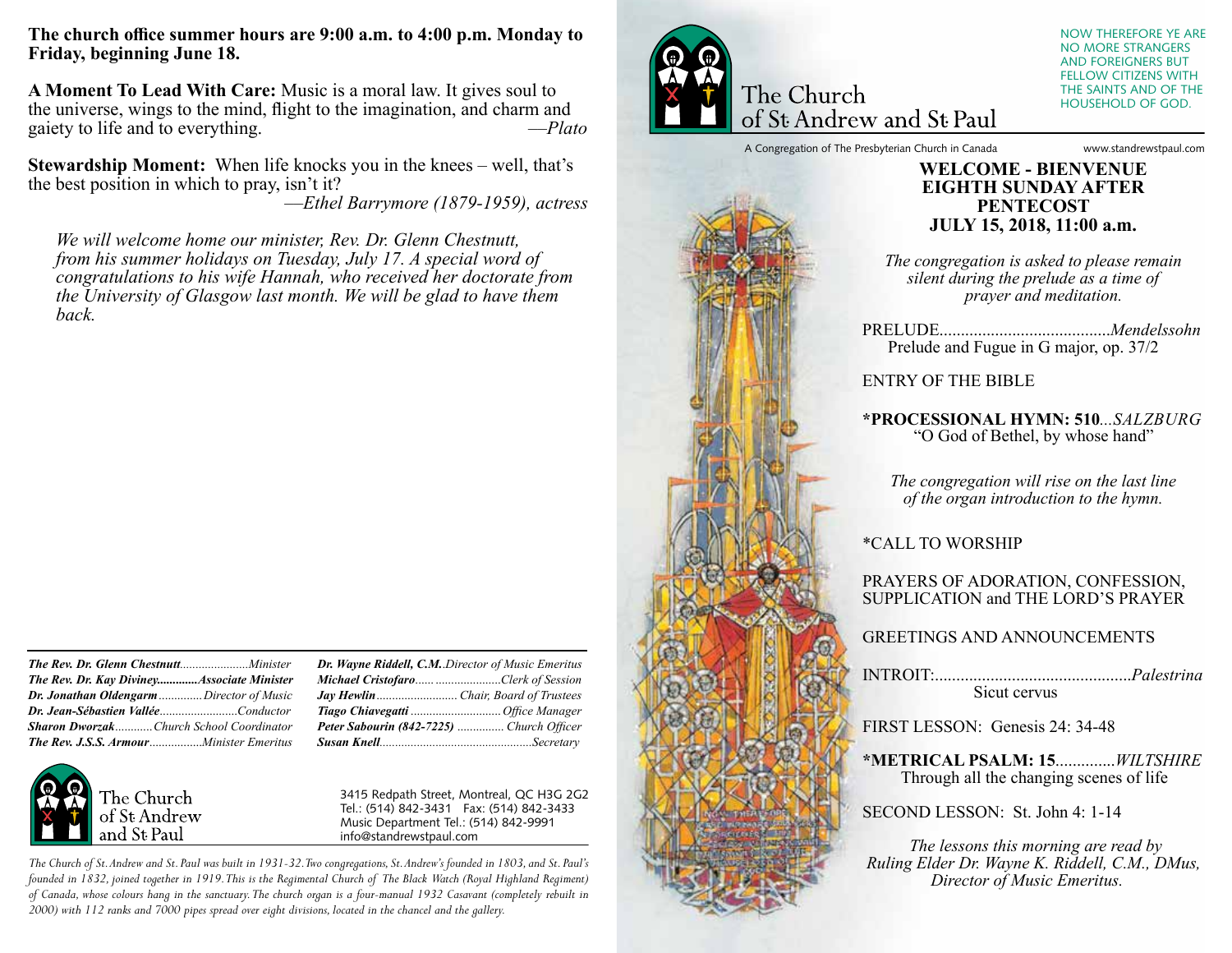Verleih uns Frieden

\*PRESENTATION OF OFFERINGS

Praise God, from whom all blessings flow; Praise Him, all creatures here below: Praise Him above, ye heavenly host; Praise Father, Son and Holy Ghost. Amen.

PRAYERS OF THANKSGIVING, INTERCESSION 

"Now thank we all our God"

**ASCRIPTION OF PRAISE** 

"Lead on, O King eternal"

**SILENT PRAYER** 

\*REMOVAL OF THE BIBLE

Finale, from Sonata no. 3

\*Indicates Congregation standing if able.

\* \* \*

The flowers in the Sanctuary are placed loving memory of Donald and Marion Macdonald.

## Copies of today's scripture readings and large print bulletins are available on the Narthex tables.

**ELDER-ON-DUTY: Miss Judy Mowat USHERS:** Mr. Ian Mackenzie, Mr. Keith Randall, Ms Maurene White, Ms. Barbara Whiston

WELCOME to The Church of St. Andrew and St. Paul. If you are a first-time worshipper here, please sign our Welcome Book in the Narthex and make yourself known to us. Those who wish to know more about our church and its activities can make use of the pew envelopes to request information.

Coffee and Fellowship will be hosted this week by Mr. Ian Mackenzie and Mr. Michael Neil.

Our Church School—Open Class for ages 5-10 will continue in the Iona Room every Sunday during the Service, throughout the Summer months. The Creche and Nursery will remain open for parents who would like to stay with their little ones while viewing the Service on a tv set up in the Creche. I would like to take this opportunity to wish all of you a safe and enjoyable summer. -Sharon

The A&P Youth Group welcomes all young people from grades 6 through High School. Please contact Sharon Dworzak for information at 450-689-4379 or email grammy.shani@icloud.com.



**Open Door:** Just a friendly reminder that beginning June 27, the Church doors are open from  $9:30$  a.m. to 3:30 p.m., Monday to Friday, for vistis and tours upon request.

Join us in worship at 11:00 a.m. Church School Celebration July 22, 2018

Sermon by The Rev. Dr. Glenn Chestnutt "Running on Empty"

For more information on our services and programs, please visit our website: www.standrewstpaul.com.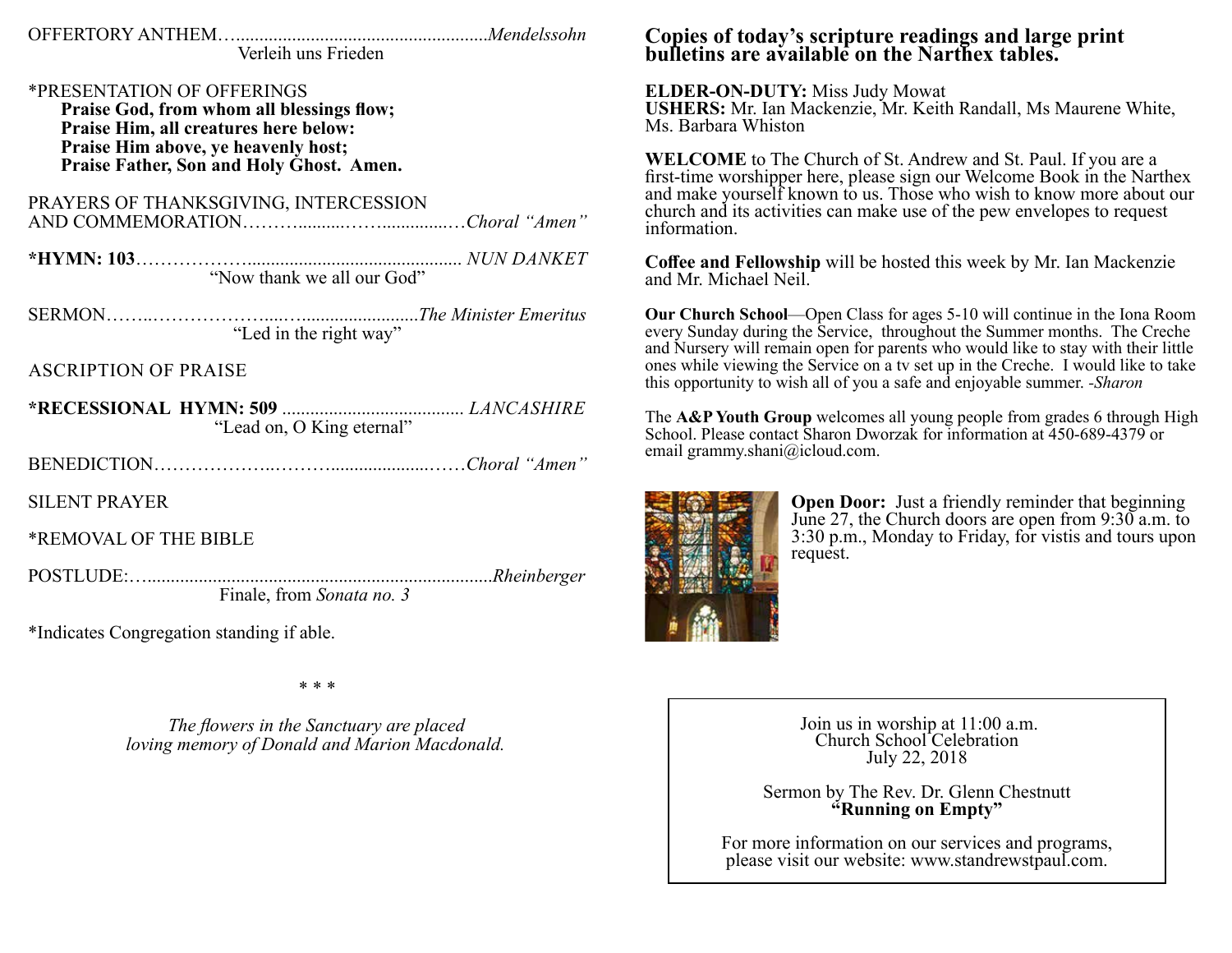# **Music in Worship: Sunday, July 15, 2018**

*During the summer months, our choir takes on a more intimate character. We thank our regular-season choristers who dedicate so much time and energy to the church's worship from September through May, and are especially grateful to those who sing during the summer as well.*

# **Introit: Sicut cervus (Giovanni Pierluigi da Palestrina, 1525-1594)**

Sicut cervus desiderat ad fontes aquarum, ita desiderat anima mea ad te, Deus. Sitivit anima mea ad Deum fortem vivum: quando veniam et apparebo ante faciem Dei? Fuerunt mihi lacrimae meae panes die ac nocte, dum dicitur mihi quotidie: Ubi est Deus tuus?

*Like as the hart desireth the water-brooks: so longeth my soul after thee, O God. My soul is athirst for God, yea, even for the living God: when shall I come to appear before the presence of God? My tears have been my meat day and night: while they daily say unto me, Where is now thy God? ––Psalm 42: 1-3*

# **Anthem: Verleih uns Frieden (Felix Mendelssohn, 1809-1847)**

Herr Gott, zu unser'n Zeiten,<br>*Es* ist doch ja kein Ander' nicht, Denn du, unser Gott alleine.

Give us peace in our time through *Thy grace, O God.* There is none other who can fight Der für uns könnte streiten, *for us than Thou alone, our God.*

*––Martin Luther (1483-1546)*

*Music notes will return in September.*



On **Thursday, July 19 at 12:15 p.m.** Jonathan Oldengarm plays (neo-) est keyboard music still in existence, from the Robertsbridge Codex (ca. 1360), as well as Charles-Marie Widor's great Symphonie gothique, inspired by the architecture of Rouen Cathedral (begun in the 12th century).

| July 19   | Jonathan Oldengarm (Montréal)           |
|-----------|-----------------------------------------|
| July $26$ | William Maddox (Toronto)                |
| August 2  | Kai Krakenberg (Germany)                |
|           | August 9 Kurt-Ludwig Forg (Germany)     |
|           | August 16 Helen Tucker (Montréal)       |
|           | August 23 Tom Sheehan (Boston)          |
|           | August 30 Jonathan Oldengarm (Montréal) |